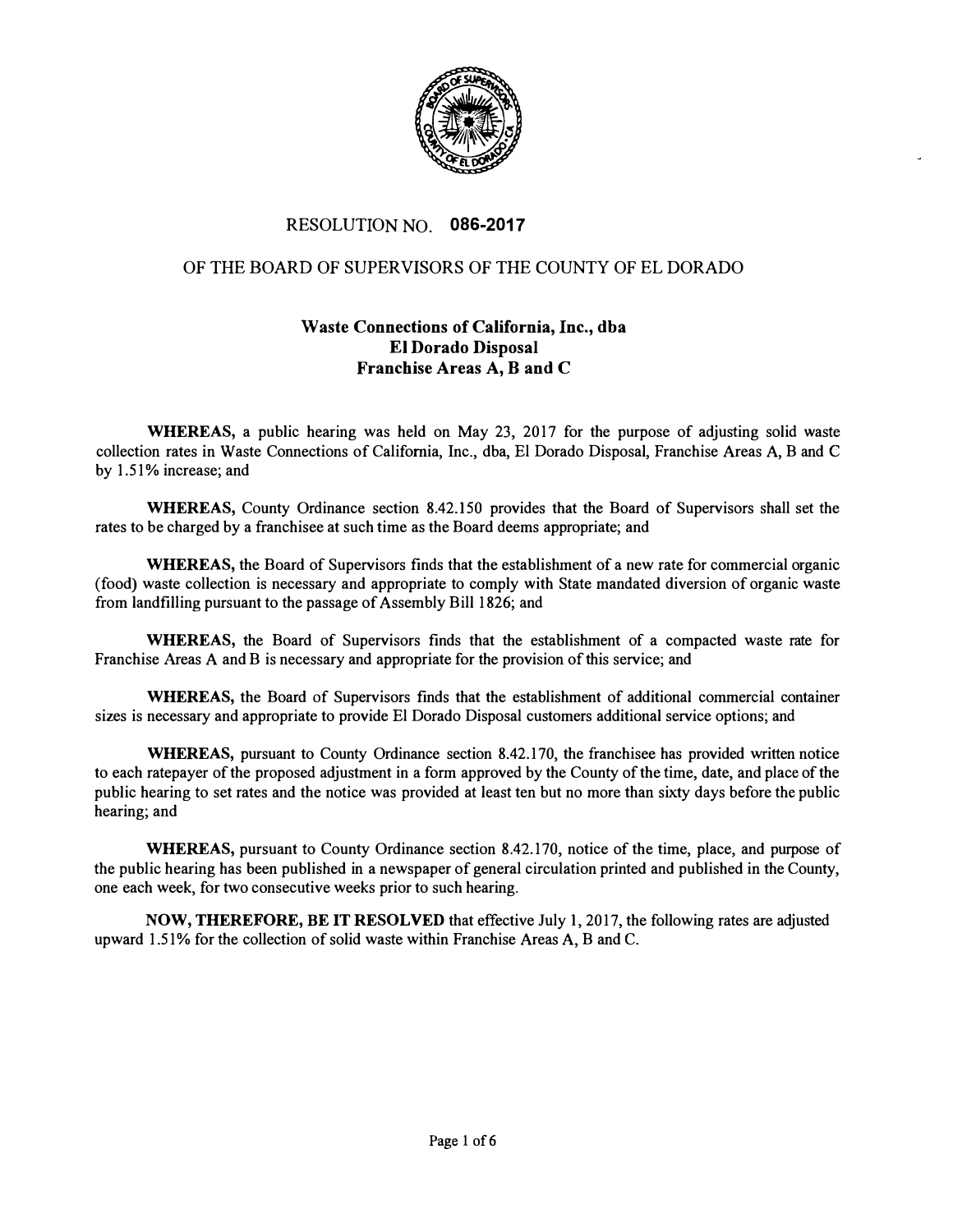| <b>AREA A</b>           |                        |                                                 |                       |                                                                |                   |                               |                     |                           |  |
|-------------------------|------------------------|-------------------------------------------------|-----------------------|----------------------------------------------------------------|-------------------|-------------------------------|---------------------|---------------------------|--|
|                         | <b>RESIDENTIAL</b>     |                                                 |                       |                                                                |                   |                               |                     |                           |  |
|                         |                        | $Carts^*$                                       |                       |                                                                |                   |                               | <b>Current Rate</b> | <b>New Rate</b><br>7/1/17 |  |
| Qty                     |                        | <b>Size</b>                                     |                       |                                                                |                   |                               |                     |                           |  |
| I                       |                        | 35gal                                           | Cart                  |                                                                |                   |                               | \$22.89             | \$23.24                   |  |
| 1                       |                        | 64gal                                           | Cart                  |                                                                |                   |                               | \$29.51             | \$29.96                   |  |
| 1                       |                        | 96gal                                           | Cart                  |                                                                |                   |                               | \$34.60             | \$35.12                   |  |
| $\mathbf{2}$            |                        | 35gal                                           | Cart                  |                                                                |                   |                               | \$34.60             | \$35.12                   |  |
| 3                       |                        | 35gal                                           | Cart                  |                                                                |                   |                               | \$46.94             | \$47.65                   |  |
| $\overline{\mathbf{4}}$ |                        | 35gal                                           | Cart                  |                                                                |                   |                               | \$58.15             | \$59.03                   |  |
|                         |                        |                                                 |                       | * Senior Discount: 10% off residential rates (65 Years of age) |                   |                               |                     |                           |  |
|                         |                        |                                                 | <b>Extra Services</b> |                                                                |                   |                               | <b>Current Rate</b> | <b>New Rate</b><br>7/1/17 |  |
|                         |                        |                                                 |                       | Extra trash per 30 gal bag/container per scheduled service day |                   |                               | \$3.92              | \$3.98                    |  |
|                         |                        | Extra trash NOT on same day of service          |                       |                                                                |                   |                               | \$9.96              | \$10.11                   |  |
|                         |                        | Extra recycling NOT on same day of service      |                       |                                                                |                   |                               | \$7.71              | \$7.83                    |  |
|                         |                        | Additional GW, recycling carts                  |                       |                                                                |                   |                               | \$5.00              | \$5.00                    |  |
|                         | Finance charge         |                                                 |                       |                                                                |                   |                               | 1.5%                | 1.5%                      |  |
|                         |                        | Cart exchange charge if used less than 6 months |                       |                                                                |                   |                               | \$15.00             | \$15.00                   |  |
|                         | Reinstatement fee      |                                                 |                       |                                                                |                   |                               | \$25.00             | \$25.00                   |  |
|                         | Cart pick-up fee       |                                                 |                       |                                                                |                   |                               | \$75.00             | \$75.00                   |  |
|                         |                        | Metal lid/lock bar fee (month)                  |                       |                                                                |                   |                               | \$15.00             | \$15.00                   |  |
|                         |                        |                                                 |                       | Hazardous waste handling fee (excludes per item fee)           |                   |                               | \$75.00             | \$75.00                   |  |
|                         |                        |                                                 |                       |                                                                |                   | <b>New Rate</b>               | Disposal OW *       | <b>New Rate</b>           |  |
|                         |                        | <b>Roll Off Debris Boxes</b>                    |                       | <b>Current Rate</b>                                            |                   | 7/1/17                        | <b>Current Rate</b> | 7/1/17                    |  |
| 6                       | Yard                   |                                                 |                       | \$165.72                                                       |                   | \$168.22                      | \$83.15             | \$84.41                   |  |
| 6                       | Yard                   |                                                 | Green waste           | \$122.10                                                       |                   | \$123.94                      | \$42.35             | \$42.99                   |  |
| 10                      | Yard                   |                                                 |                       | N/A                                                            |                   | \$245.00                      | N/A                 | \$84.41                   |  |
| 10                      | Yard                   |                                                 | Clean concrete        | \$223.14                                                       |                   | \$226.51                      | \$22.65             | \$22.99                   |  |
| 20                      | Yard                   |                                                 | Green waste           | \$268.29                                                       |                   | \$272.35                      | \$42.35             | \$42.99                   |  |
| 20                      | Yard                   |                                                 |                       | \$426.05                                                       |                   | \$432.48                      | \$83.15             | \$84.41                   |  |
| 30                      | Yard                   |                                                 | Green waste           | \$402.46                                                       |                   | \$408.54                      | \$42.35             | \$42.99                   |  |
| 30                      | Yard                   |                                                 |                       | \$536.65                                                       |                   | \$544.75                      | \$83.15             | \$84.41                   |  |
| 40                      | Yard                   |                                                 |                       | \$636.80                                                       |                   | \$646.42                      | \$83.15             | \$84.41                   |  |
| 50                      | Yard                   |                                                 |                       | \$758.07                                                       |                   | \$769.51                      | \$83.15             | \$84.41                   |  |
|                         |                        |                                                 |                       |                                                                |                   |                               | * Over-weight limit |                           |  |
|                         | <b>Compactor Rates</b> |                                                 | Frequency             |                                                                |                   | <b>New Rate</b>               |                     |                           |  |
|                         |                        |                                                 |                       |                                                                |                   | 7/1/17                        |                     |                           |  |
| Per Yard                |                        |                                                 | Per Pick-up           |                                                                |                   | \$55.25                       |                     |                           |  |
|                         | <b>COMMERCIAL</b>      |                                                 |                       |                                                                |                   |                               |                     |                           |  |
|                         |                        |                                                 |                       |                                                                |                   | Front Load and Rear Load Bins |                     |                           |  |
|                         | <b>Current Rate</b>    |                                                 |                       |                                                                |                   |                               |                     |                           |  |
|                         |                        |                                                 |                       |                                                                | Pick-Ups Per Week |                               |                     |                           |  |
|                         |                        | Per Yard                                        | $\mathbf{1}$          | $\mathbf{2}$                                                   | 3                 | $\boldsymbol{4}$              | 5                   | 6                         |  |
| $\mathbf{1}$            | Yard                   | \$22.12                                         | \$95.83               | 191.66<br>\$                                                   | \$287.50          | 383.33<br>S.                  | \$479.16            | \$575.00                  |  |
| 2                       | Yard                   | \$19.17                                         | \$165.93              | 331.87<br>\$                                                   | 497.82<br>\$      | 663.76<br>$\mathbf{\$}$       | \$829.71            | 995.65<br>\$              |  |
| 3                       | Yard                   | \$19.09                                         | \$247.83              | 495.64<br>S.                                                   | 743.47<br>\$      | \$991.30                      | \$1,239.13          | \$1,486.95                |  |
| 4                       | Yard                   | \$18.83                                         | \$326.10              | 652.16<br>\$                                                   | 978.26<br>\$      | \$1,304.35                    | \$1,630.43          | \$1,956.52                |  |
| 5                       | Yard                   | \$18.83                                         | \$407.60              | 815.21<br>\$                                                   | \$1,222.83        | \$1,630.43                    | \$2,038.04          | \$2,445.66                |  |
| 6                       | Yard                   | \$18.83                                         | \$489.15              | \$978.26                                                       | \$1,467.39        | \$1,956.52                    | \$2,445.66          | \$2,934.78                |  |
| 8                       | Yard                   | \$17.99                                         | \$624.15              | \$1,248.32                                                     | \$1,872.45        | \$2,496.60                    | \$3,120.77          | \$3,744.93                |  |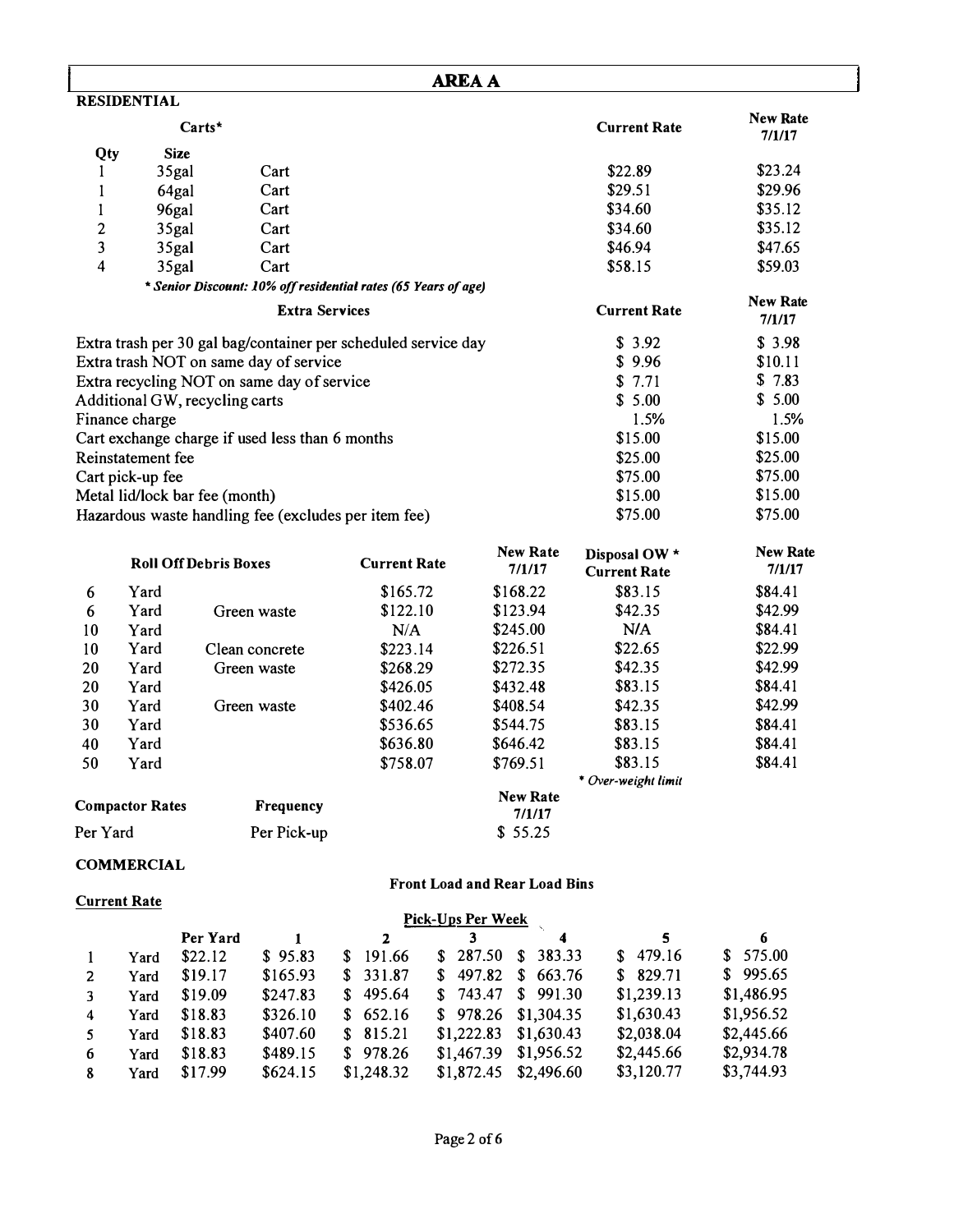# **AREA A- CONTINUED**

| <b>New Rate 7/1/17</b> |                           |          |          |               | Pick-Ups Per Week |                  |              |              |
|------------------------|---------------------------|----------|----------|---------------|-------------------|------------------|--------------|--------------|
|                        |                           |          |          | 2             | 3                 | $\boldsymbol{4}$ | 5            | 6            |
| 1                      | Yard                      | \$22.45  | \$97.28  | 194.55<br>S.  | 291.84<br>S.      | 389.12<br>S.     | \$<br>486.40 | 583.68<br>\$ |
| 1.5                    | Yard                      | \$22.12  | \$145.91 | 291.84<br>\$  | 437.75<br>\$      | 583.66<br>S      | 729.60<br>S  | 875.51<br>\$ |
| 2                      | Yard                      | \$22.45  | \$145.91 | 291.84<br>\$  | 437.75<br>S       | 583.66<br>S      | 729.60<br>S  | 875.51<br>\$ |
| 3                      | Yard                      | \$19.46  | \$168.44 | 336.88<br>\$. | 505.34<br>\$      | 673.78<br>\$     | 842.24<br>\$ | \$1,010.68   |
| 4                      | Yard                      | \$19.38  | \$251.57 | 503.12<br>S   | 754.70<br>\$      | \$1,006.27       | \$1,257.84   | \$1,509.40   |
| 5                      | Yard                      | \$19.11  | \$331.02 | 662.01<br>S   | 993.03<br>\$      | \$1,324.05       | \$1,655.05   | \$1,986.06   |
| 5                      | Yard                      | \$19.11  | \$413.76 | 827.52<br>\$  | \$1,241.29        | \$1,655.05       | \$2,068.81   | \$2,482.59   |
| 7                      | Yard                      | \$19.11  | \$496.54 | 993.03<br>S   | \$1,489.55        | \$1,986.06       | \$2,482.59   | \$2,979.10   |
| 8                      | Yard                      | \$18.26  | \$633.58 | \$1,267.17    | \$1,900.72        | \$2,534.30       | \$3,167.89   | \$3,801.48   |
|                        | <b>New Rates - 7/1/17</b> |          |          |               |                   |                  |              |              |
| <b>Food Waste</b>      |                           |          |          | k             |                   |                  |              |              |
|                        |                           | Per Yard |          | 2             | 3                 |                  | 5            | 6            |
| 1                      | Yard                      | \$25.28  | \$109.44 | \$218.88      | \$328.32          | 437.77<br>S.     | 547.22<br>S. | 656.67<br>S. |
| $\mathbf{2}$           | Yard                      | \$21.88  | \$189.49 | \$378.99      | \$568.51          | 757.76<br>S.     | 947.20<br>\$ | \$1,136.65   |
| 3                      | Yard                      | \$21.80  | \$283.23 | \$566.48      | \$849.72          | \$1,132.95       | \$1,416.19   | \$1,699.43   |
| Carts                  |                           |          |          |               |                   |                  |              |              |
| 35                     | Gallon                    | N/A      | \$25.38  | \$38.43       | \$51.88           | S<br>64.71       | 80.24<br>S   | 99.48<br>S   |
| 64                     | Gallon                    | N/A      | \$38.05  | \$57.44       | \$78.13           | 96.88<br>\$      | S<br>120.14  | 148.97<br>S  |

**AREAB** 

 $\hat{\mathcal{L}}$ 

### **RESIDENTIAL**

Metal lid/lock bar fee (per month)

Hazardous waste handling fee ( excludes per item fee)

| Carts                                                          | <b>Frequency</b>      | Current<br><b>Monthly Rate</b> | Current<br>Quarterly<br>Rate | <b>New</b><br>Monthly<br>Rate<br>7/1/17 | <b>New</b><br><b>Quarterly</b><br>Rate<br>7/1/17 |
|----------------------------------------------------------------|-----------------------|--------------------------------|------------------------------|-----------------------------------------|--------------------------------------------------|
| $1 - 35$ gal                                                   | Monthly               | \$21.62                        | \$64.87                      | \$21.95                                 | \$65.85                                          |
| $2 - 35$ gal                                                   | Monthly               | \$32.44                        | \$97.32                      | \$32.93                                 | \$98.79                                          |
| $1 - 64$ gal                                                   | Monthly               | \$29.51                        | \$88.53                      | \$29.96                                 | \$89.87                                          |
| $1 - 96$ gal                                                   | Monthly               | \$35.61                        | \$106.84                     | \$36.15                                 | \$108.45                                         |
| Senior Discount: 10% off residential rates (65 Years of age)   |                       |                                |                              |                                         |                                                  |
|                                                                | <b>Extra Services</b> |                                |                              | Current<br>Rate                         | <b>New Rate</b><br>7/1/17                        |
| Extra trash per 30 gal bag/container per scheduled service day |                       |                                |                              | \$3.92                                  | \$3.98                                           |
| Extra trash NOT on same day of service                         |                       |                                |                              | \$9.96                                  | \$10.11                                          |
| Extra recycling NOT on same day of service                     |                       |                                |                              | \$7.71                                  | \$ 7.83                                          |
| Cart exchange charge if used less than 6 months                |                       |                                |                              | \$15.00                                 | \$15.00                                          |
| Additional recycling cart                                      |                       |                                |                              | \$5.00                                  | \$5.00                                           |
| Finance charge                                                 |                       |                                |                              | 1.5%                                    | 1.5%                                             |
| <b>Reinstatement Fee</b>                                       |                       |                                |                              | \$25.00                                 | \$25.00                                          |
| Cart pick-up fee                                               |                       |                                |                              | \$75.00                                 | \$75.00                                          |

 $\bar{\mathbf{r}}$ 

\$15.00 \$15.00<br>\$75.00 \$75.00

\$75.00 \$75.00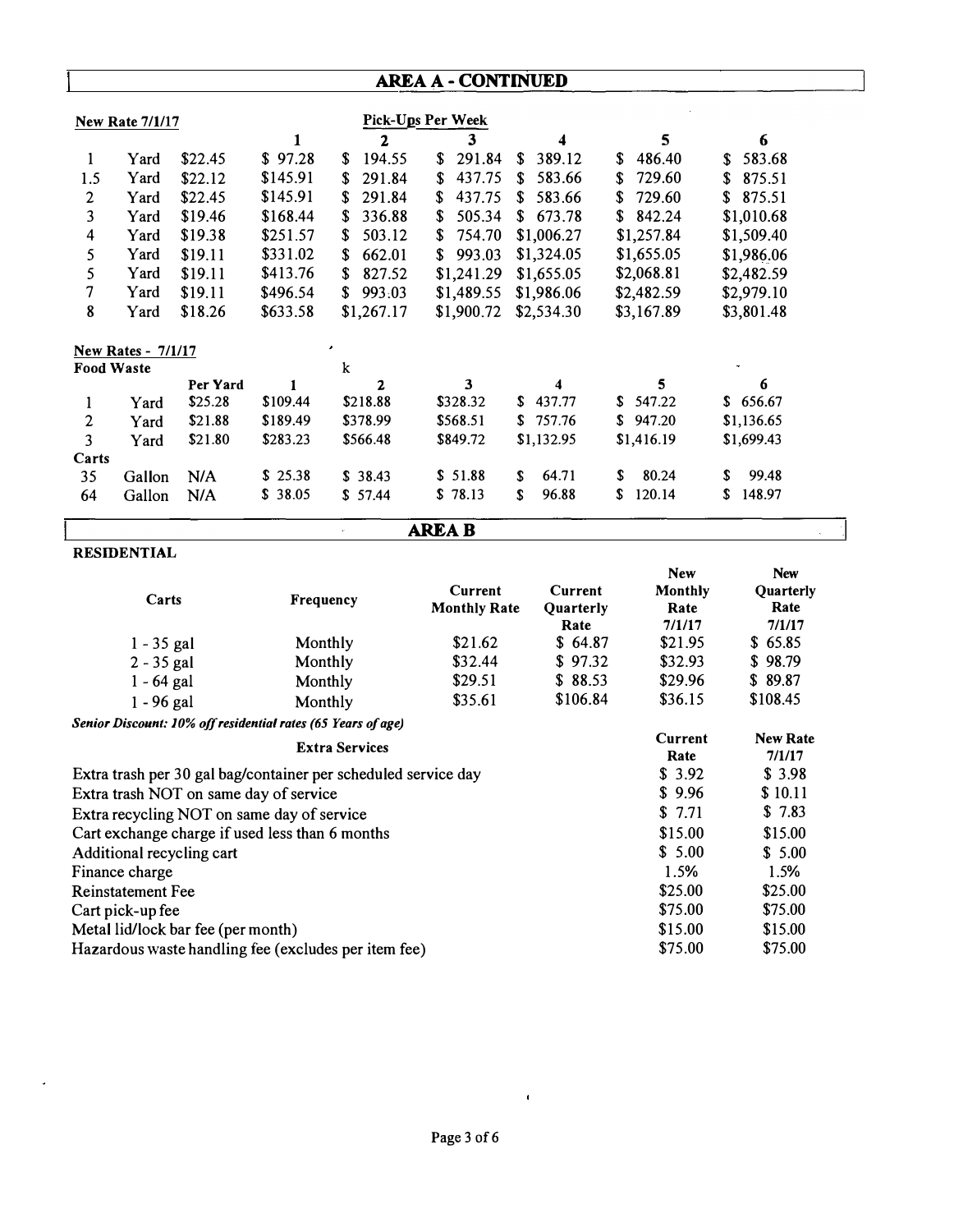# **AREA B - CONTINUED**

| <b>Roll Off Debris Boxes</b> |      |                  |                           |                           |                                      |                           |
|------------------------------|------|------------------|---------------------------|---------------------------|--------------------------------------|---------------------------|
| <b>Gate Rates</b>            |      |                  | Current<br>Rate           | <b>New Rate</b><br>7/1/17 | Disposal OW *<br><b>Current Rate</b> | <b>New Rate</b><br>7/1/17 |
| 6                            | Yard |                  | \$165.72                  | \$168.22                  | \$83.15                              | \$84.41                   |
| 6                            | Yard | Green Waste      | \$122.10                  | \$123.94                  | \$42.35                              | \$42.99                   |
| 10                           | Yard | Clean Concrete   | \$223.14.                 | \$226.51                  | \$23.02                              | \$23.37                   |
| 10                           | Yard |                  | N/A                       | \$245.00                  | N/A                                  | \$84.41                   |
| 20 <sub>1</sub>              | Yard | Green Waste      | \$268.29                  | \$272.34                  | \$42.35                              | \$42.99                   |
| 20                           | Yard |                  | \$426.05                  | \$432.48                  | \$83.15                              | \$84.41                   |
| 30                           | Yard | Green Waste      | \$402.46                  | \$408.54                  | \$42.35                              | \$42.99                   |
| 30                           | Yard |                  | \$536.65                  | \$544.75                  | \$83.15                              | \$84.41                   |
| 40                           | Yard |                  | \$636.80                  | \$646.42                  | \$83.15                              | \$84.41                   |
| 50                           | Yard |                  | \$758.07                  | \$769.52                  | \$83.15                              | \$84.41                   |
|                              |      |                  |                           |                           | * Over-weight limit                  |                           |
| <b>Compactor Rates</b>       |      | <b>Frequency</b> | <b>New Rate</b><br>7/1/17 |                           |                                      |                           |
| Per Yard                     |      | Per Pick-up      | \$55.25                   |                           |                                      |                           |

 $\hat{\boldsymbol{\theta}}$ 

### **COMMERCIAL**

| Pick Ups Per Week |          |          |            |          |          |                                                                           |                                                                                                                               |  |
|-------------------|----------|----------|------------|----------|----------|---------------------------------------------------------------------------|-------------------------------------------------------------------------------------------------------------------------------|--|
|                   | Per Yard |          |            |          |          | 5                                                                         | 6                                                                                                                             |  |
| Yard              | \$22.12  | \$95.83  | \$191.66   | \$287.50 | \$383.33 | 479.16                                                                    | \$575.00                                                                                                                      |  |
| Yard              | \$22.12  | \$143.74 | \$287.50   | \$431.24 | \$574.98 | \$718.75                                                                  | \$862.49                                                                                                                      |  |
| Yard              | \$19.17  | \$165.93 | \$331.87   |          |          |                                                                           | \$995.64                                                                                                                      |  |
| Yard              | \$19.09  | \$247.83 | \$495.64   |          |          |                                                                           | \$1,486.95                                                                                                                    |  |
| Yard              | \$18.83  | \$326.10 | \$652.16   |          |          |                                                                           | \$1,956.52                                                                                                                    |  |
| Yard              | \$18.83  | \$407.60 | \$815.21   |          |          | \$2,038.04                                                                | \$2,445.66                                                                                                                    |  |
| Yard              | \$18.83  | \$489.15 | \$978.26   |          |          |                                                                           | \$2,934.78                                                                                                                    |  |
| Yard              | \$17.99  | \$624.15 | \$1,248.32 |          |          | \$3,120.77                                                                | \$3,744.93                                                                                                                    |  |
|                   |          |          |            |          |          | $$743.47$ $$991.30$<br>$$1,222.83$ $$1,630.43$<br>$$1,872.45$ $$2,496.60$ | S.<br>$$497.82 \t$663.76 \t$829.71$<br>\$1,239.13<br>$$978.26$ $$1,304.35$ $$1,630.43$<br>$$1,467.39$ $$1,956.52$ $$2,445.66$ |  |

### **New Rate 7/1/17**

|                           |      | Per Yard |          | 2          |          |                                     |            |            |
|---------------------------|------|----------|----------|------------|----------|-------------------------------------|------------|------------|
|                           | Yard | \$22.45  | \$97.28  | \$194.55   | \$291.84 | $$389.12$ \$                        | 486.40     | \$583.68   |
| 1.5                       | Yard | \$22.45  | \$145.91 | \$291.84   | \$437.75 | $$583.66$ $$729.60$                 |            | \$875.51   |
| 2                         | Yard | \$19.46  | \$168.44 | \$336.88   |          | $$505.34 \t$673.78 \t$842.24$       |            | \$1,010.67 |
| 3                         | Yard | \$19.38  | \$251.57 | \$503.12   |          | $$754.70$ $$1,006.27$ $$1,257.84$   |            | \$1,509.40 |
| 4                         | Yard | \$19.11  | \$331.02 | \$662.01   |          | $$993.03$ $$1,324.05$ $$1,655.05$   |            | \$1,986.06 |
| 5                         | Yard | \$19.11  | \$413.75 | \$827.52   |          | $$1,241.29$ $$1,655.05$ $$2,068.82$ |            | \$2,482.59 |
| 6                         | Yard | \$19.11  | \$496.54 | \$993.03   |          | $$1,489.55$ $$1,986.06$ $$2,482.59$ |            | \$2,979.10 |
| 8                         | Yard | \$18.26  | \$633.57 | \$1,267.17 |          | $$1,900.72$ $$2,534.30$             | \$3,167.90 | \$3,801.48 |
| <b>New Rates - 7/1/17</b> |      |          |          |            |          |                                     |            |            |

**Food Waste** 

| <b>Bins</b> |        | Per Yard |          | $\mathbf{2}$ |          |          |                         | 6             |
|-------------|--------|----------|----------|--------------|----------|----------|-------------------------|---------------|
|             | Yard   | \$25.28  | \$109.44 | \$218.88     | \$328.32 | \$437.77 | \$547.22                | \$656.67      |
| 2           | Yard   | \$21.88  | \$189.49 | \$378.99     | \$568.51 |          | $$757.76$ $$947.20$     | \$1,136.65    |
| 3           | Yard   | \$21.80  | \$283.23 | \$566.48     | \$849.72 |          | $$1,132.95$ $$1,416.19$ | \$1,699.43    |
| Carts       |        |          |          |              |          |          |                         |               |
| 35          | Gallon | N/A      | \$25.38  | \$38.43      | \$ 51.88 | \$64.71  | 80.24<br>S.             | 99.48<br>\$   |
| 64          | Gallon | N/A      | \$38.05  | \$ 57.44     | \$78.13  | \$96.88  | 120.14<br>S.            | \$.<br>148.97 |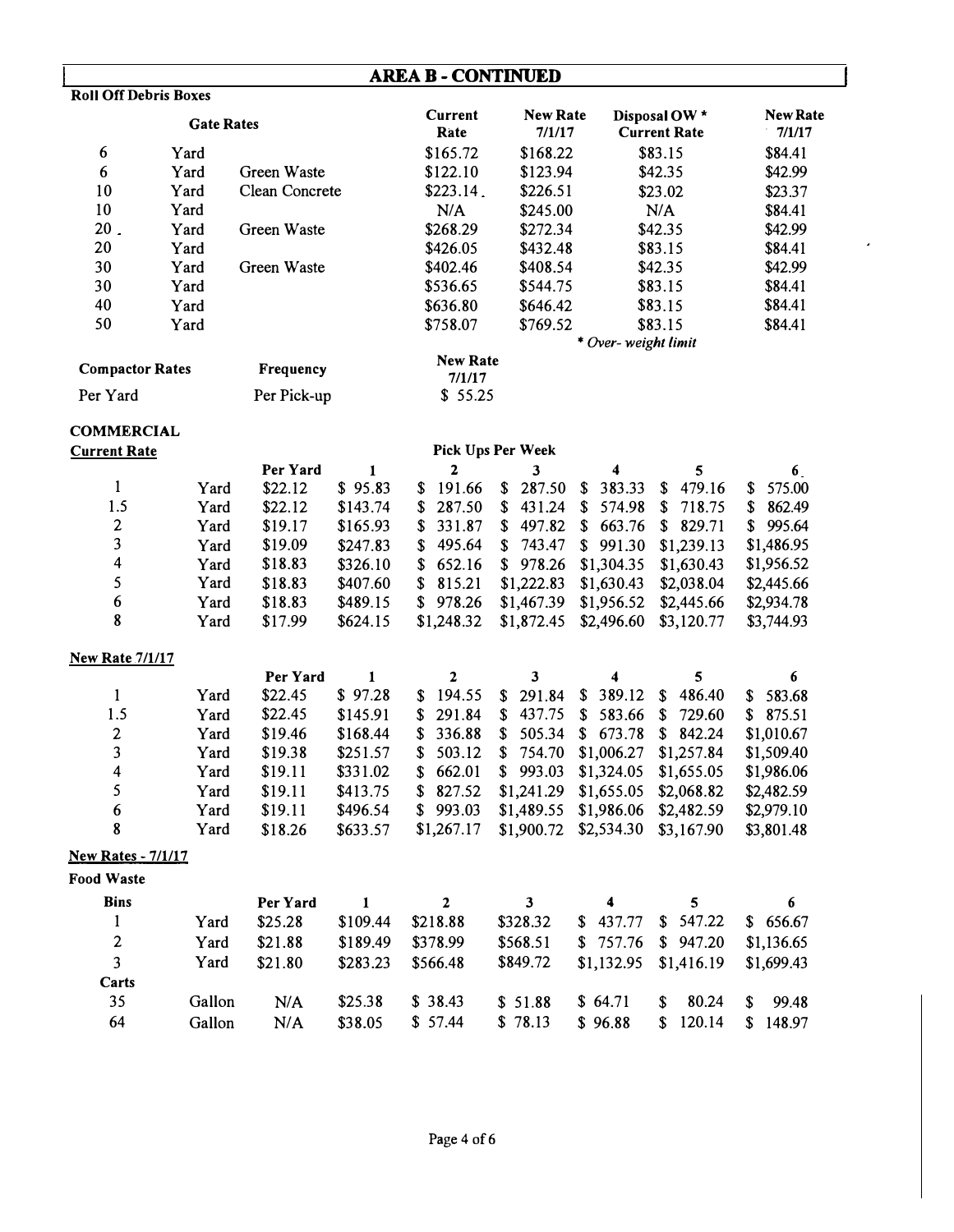|                                                                 | <b>AREA C</b>          |                     |                           |
|-----------------------------------------------------------------|------------------------|---------------------|---------------------------|
| <b>RESIDENTIAL*</b>                                             |                        |                     |                           |
|                                                                 | Frequency              | <b>Current Rate</b> | <b>New Rate</b><br>7/1/17 |
| <b>Road Service</b>                                             |                        |                     |                           |
| $1 - 35$ gal                                                    | Monthly                | \$21.79             | \$22.12                   |
| $2 - 35$ gal                                                    | Monthly                | \$31.13             | \$31.60                   |
| $3 - 35$ gal                                                    | Monthly                | \$35.37             | \$35.90                   |
| $1 - 64$ gal                                                    | Monthly                | \$31.13             | \$31.60                   |
| $2 - 64$ gal                                                    | Monthly                | \$41.58             | \$42.21                   |
| $3 - 64$ gal                                                    | Monthly                | \$53.84             | \$54.65                   |
| $1 - 96$ gal                                                    | Monthly                | \$35.37             | \$35.90                   |
| 2 - 96 gal                                                      | Monthly                | \$53.84             | \$54.65                   |
| 3 - 96 gal                                                      | Monthly                | \$86.02             | \$87.32                   |
| <b>House Service</b>                                            |                        |                     |                           |
| $1 - 35$ gal                                                    | Monthly                | \$29.65             | \$30.10                   |
| $1 - 64$ gal                                                    | Monthly                | \$39.61             | \$40.21                   |
| $1-96$ gal                                                      | Monthly                | \$43.34             | \$43.99                   |
| * Senior Discount: 10% off residential rates (65 Years of age). |                        |                     |                           |
|                                                                 |                        |                     | <b>New Rate</b>           |
| <b>Extra Services</b>                                           |                        | <b>Current Rate</b> | 7/1/17                    |
| Extra trash per 30 gal bag/container per scheduled service day  |                        | \$3.92              | \$3.98                    |
| Extra trash NOT on same day of service                          |                        | \$9.96              | \$10.11                   |
| Extra recycling NOT on same day of service                      |                        | \$7.71              | \$7.83                    |
| Cart exchange charge if used less than 6 months                 | \$15.00                | \$15.00             |                           |
| Additional recycling cart                                       | \$5.00                 | \$5.00              |                           |
| Finance charge                                                  | 1.5%                   | 1.5%                |                           |
| <b>Reinstatement Fee</b>                                        |                        | \$25.00             | \$25.00                   |
| Cart pick-up fee                                                |                        | \$75.00             | \$75.00                   |
| Metal lid/lock bar fee (per month)                              |                        | \$15.00             | \$15.00                   |
| Hazardous waste handling fee (excludes per item fee)            |                        | \$75.00             | \$75.00                   |
| <b>COMMERCIAL</b>                                               |                        |                     |                           |
| Carts                                                           | Frequency <sup>-</sup> | <b>Current Rate</b> | <b>New Rate</b><br>7/1/17 |
| 1 - 35 gal                                                      | Per pick-up            | \$6.89              | \$6.99                    |
| 1 - 64 gal                                                      | Per pick-up            | \$9.69              | \$9.84                    |
| 1 - 96 gal                                                      | Per Pick-up            | \$11.31             | \$11.48                   |
| Per Cubic Yard                                                  |                        |                     |                           |
| $1 -$ yard                                                      | Per pick-up            | \$23.93             | \$24.29                   |
| Extra yard                                                      | Per Pick-up            | \$23.93             | \$24.29                   |
| <b>Drop Boxes</b>                                               |                        |                     | A                         |
| 6-yard area 1                                                   | Per pick-up            | \$262.24            | \$266.20                  |
| 6-yard area 2                                                   | Per pick-up            | \$229.07            | \$232.53                  |
| 6-yard area 3                                                   | Per pick-up            | \$200.44            | \$203.47                  |
| 10-yard                                                         | Per pick-up            | \$340.29            | \$345.43                  |
| 20-yard                                                         | Per pick-up            | \$506.38            | \$514.03                  |
| 20-yard stump box                                               | Per pick-up            | \$646.88            | \$656.65                  |
| 30-yard                                                         | Per pick-up            | \$755.05            | \$766.45                  |
| 30-yard stump box                                               | Per pick-up            | \$950.59            | \$964.94                  |
| 30 yard Swansboro area                                          | Per pick-up            | \$809.28            | \$821.50                  |
| 40-yard                                                         | Per pick-up            | \$922.64            | \$936.57                  |
|                                                                 |                        |                     |                           |

 $\hat{\mathbf{z}}$ 

 $\overline{\phantom{a}}$